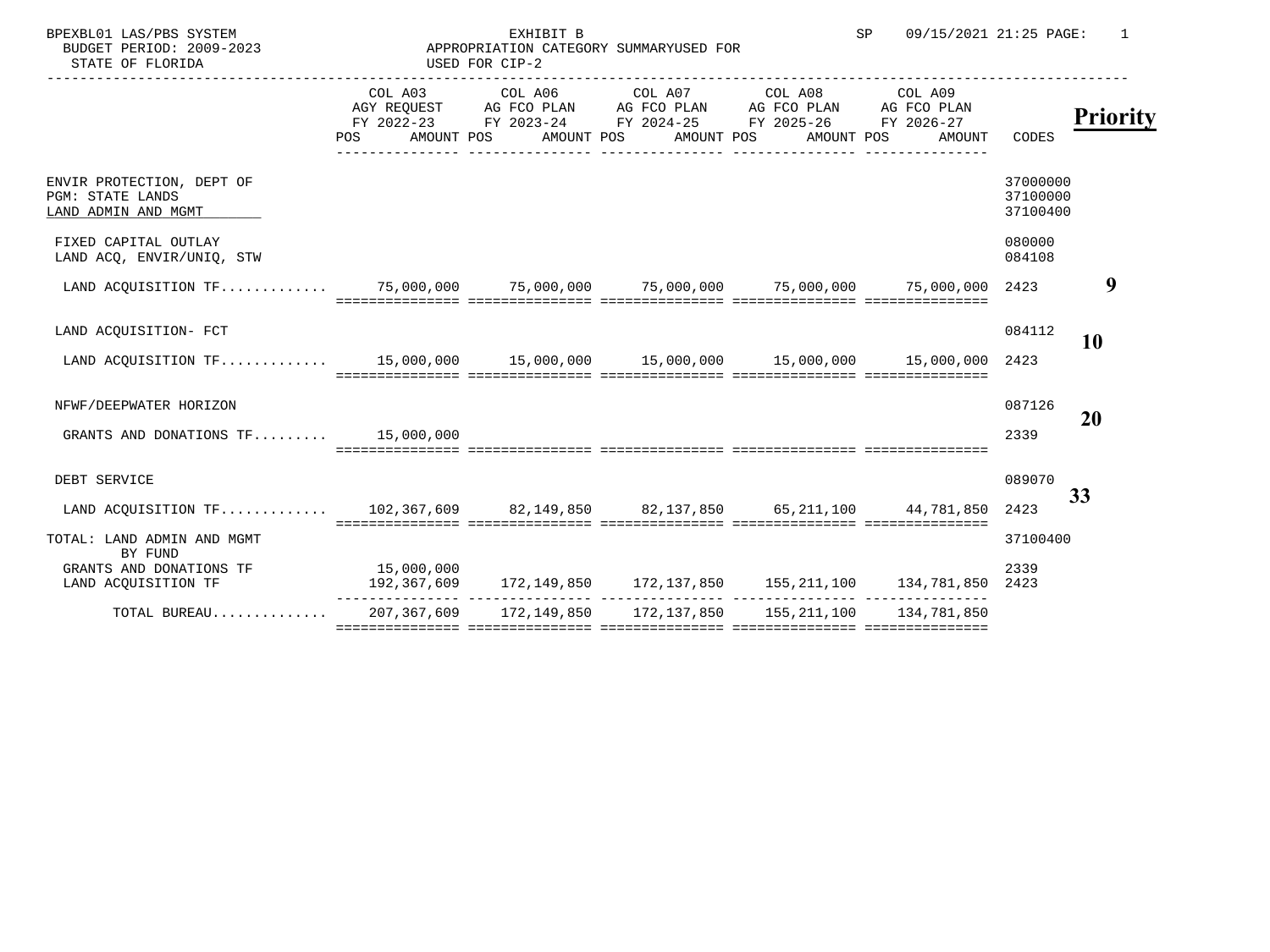| BPEXBL01 LAS/PBS SYSTEM<br>BUDGET PERIOD: 2009-2023<br>STATE OF FLORIDA                       | APPROPRIATION CATEGORY SUMMARY | EXHIBIT B<br>USED FOR CIP-2                                                                                                                               |                          |                                 | 09/15/2021 21:25 PAGE:<br>SP |                                  |                       |
|-----------------------------------------------------------------------------------------------|--------------------------------|-----------------------------------------------------------------------------------------------------------------------------------------------------------|--------------------------|---------------------------------|------------------------------|----------------------------------|-----------------------|
|                                                                                               | COL A03<br>POS                 | AGY REQUEST AG FCO PLAN AG FCO PLAN AG FCO PLAN AG FCO PLAN<br>FY 2022-23 FY 2023-24 FY 2024-25 FY 2025-26 FY 2026-27<br>AMOUNT POS AMOUNT POS AMOUNT POS |                          | COL A06 COL A07 COL A08 COL A09 | AMOUNT POS AMOUNT            | CODES                            | <b>Priority</b>       |
| ENVIR PROTECTION, DEPT OF<br>PGM: WATER POL/ECO RESTORE<br>WATER POL/ECOSYSTEMS RESTO         |                                |                                                                                                                                                           |                          |                                 |                              | 37000000<br>37200000<br>37200100 |                       |
| FIXED CAPITAL OUTLAY<br>DEBT SERVICE-SAVE EVERG                                               |                                |                                                                                                                                                           |                          |                                 |                              | 080000<br>089080                 | <b>Recurring Base</b> |
| LAND ACQUISITION TF 22,701,056 22,684,763 22,688,263 16,113,113 16,119,413 2423               |                                |                                                                                                                                                           |                          |                                 |                              |                                  |                       |
| G/A-LOC GOV/NONST ENT-FCO<br>$G/A$ - RED TIDE MGMT                                            |                                |                                                                                                                                                           |                          |                                 |                              | 140000<br>140893                 | 8                     |
|                                                                                               |                                |                                                                                                                                                           |                          |                                 |                              |                                  |                       |
| G/A-INNOVATIVE TECH                                                                           |                                |                                                                                                                                                           |                          |                                 |                              | 140895                           | 6                     |
| EVERGLADES RESTORATION<br>LAND ACQUISITION TF 352,623,196 204,000,000 204,000,000 204,000,000 |                                |                                                                                                                                                           |                          |                                 | 204,000,000                  | 141117<br>2423                   | 1                     |
| N EVERGLADES/ESTUARIES PRT                                                                    |                                |                                                                                                                                                           |                          |                                 |                              | 141118                           | $\overline{2}$        |
| $G/A$ - ALT WATER SUPPLY                                                                      |                                |                                                                                                                                                           |                          |                                 |                              | 141138                           | 5                     |
| G/A-WQI - EVERGLADES<br>LAND ACQUISITION TF                                                   | 50,000,000                     | 50,000,000                                                                                                                                                | 50,000,000               | 50,000,000                      | 50,000,000                   | 149936<br>2423                   | 4                     |
| TOTAL: WATER POL/ECOSYSTEMS RESTO<br>BY FUND<br>GENERAL REVENUE FUND<br>LAND ACQUISITION TF   | 5,000,000<br>548,600,465       | 5,000,000<br>426,684,763                                                                                                                                  | 5,000,000<br>376,688,263 | 5,000,000<br>370,113,113        | 5,000,000<br>370,119,413     | 37200100<br>1000<br>2423         |                       |
|                                                                                               |                                |                                                                                                                                                           |                          |                                 |                              |                                  |                       |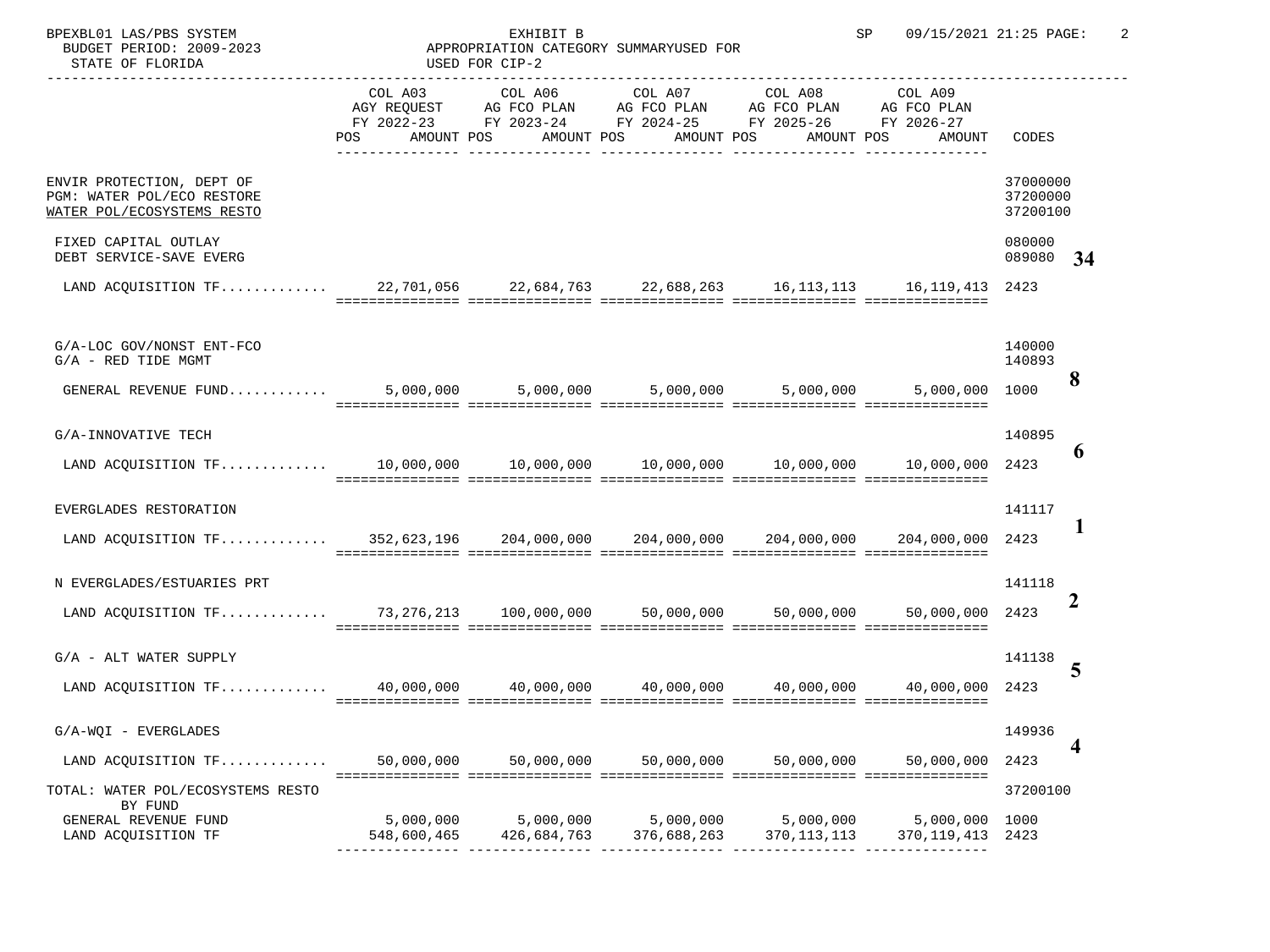| BPEXBL01 LAS/PBS SYSTEM<br>BUDGET PERIOD: 2009-2023<br>STATE OF FLORIDA               |                                                             | EXHIBIT B<br>APPROPRIATION CATEGORY SUMMARY<br>USED FOR CIP-2 |                                                    | SP.                                                                                                  | 09/15/2021 21:25 PAGE:<br>3      |
|---------------------------------------------------------------------------------------|-------------------------------------------------------------|---------------------------------------------------------------|----------------------------------------------------|------------------------------------------------------------------------------------------------------|----------------------------------|
|                                                                                       | COL A03<br>AGY REOUEST<br>$FY$ 2022-23<br>AMOUNT POS<br>POS | COL A06<br>AG FCO PLAN<br>FY 2023-24<br>AMOUNT POS            | COL A07<br>AG FCO PLAN<br>FY 2024-25<br>AMOUNT POS | COL A08<br>COL A09<br>AG FCO PLAN<br>AG FCO PLAN<br>FY 2025-26<br>FY 2026-27<br>AMOUNT POS<br>AMOUNT | CODES                            |
| ENVIR PROTECTION, DEPT OF<br>PGM: WATER POL/ECO RESTORE<br>WATER POL/ECOSYSTEMS RESTO |                                                             |                                                               |                                                    |                                                                                                      | 37000000<br>37200000<br>37200100 |
| TOTAL BUREAU                                                                          | 553,600,465                                                 | 431,684,763                                                   | 381,688,263                                        | 375,113,113<br>375,119,413                                                                           |                                  |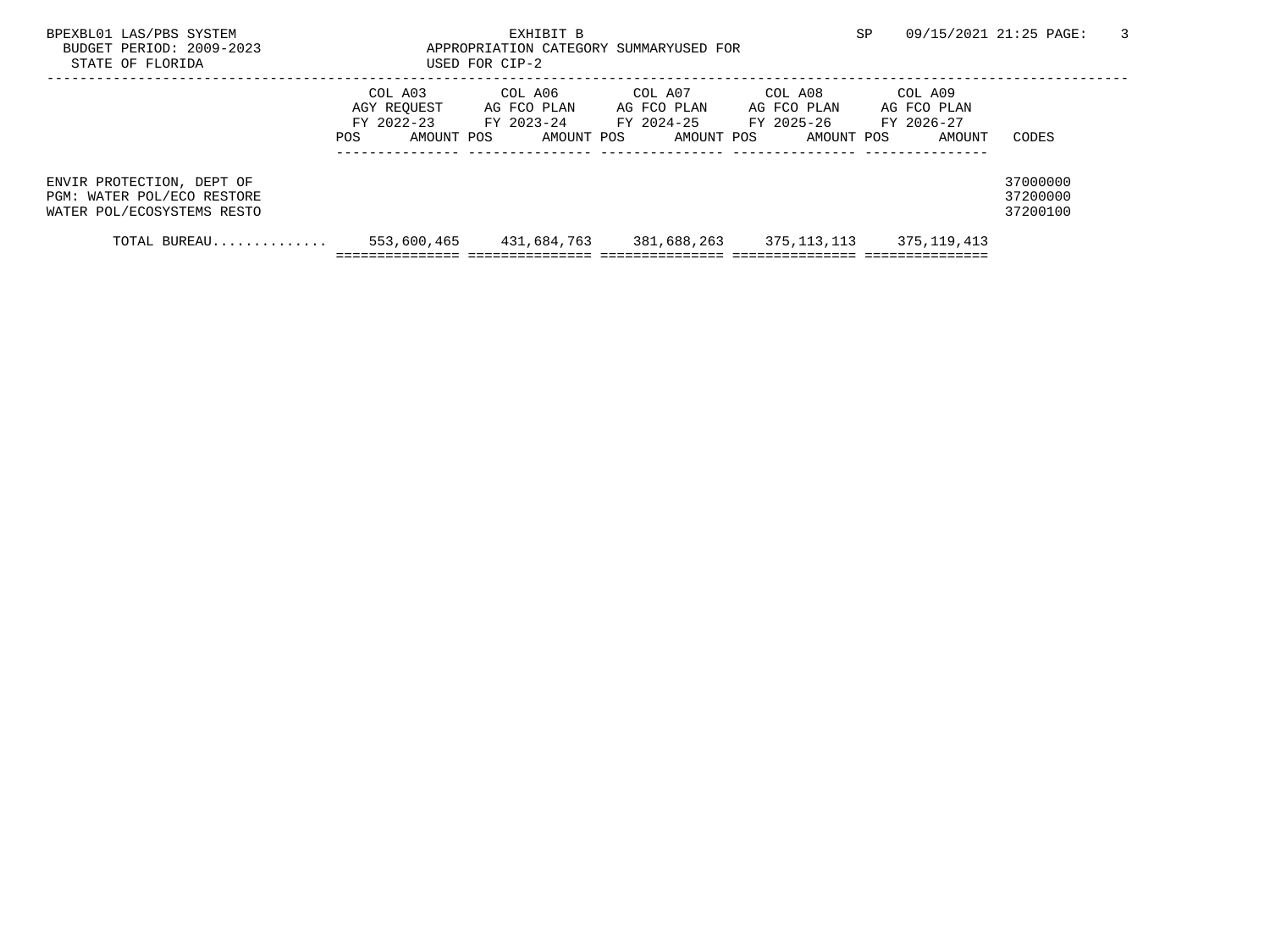| BPEXBL01 LAS/PBS SYSTEM<br>BUDGET PERIOD: 2009-2023<br>STATE OF FLORIDA             |                           | EXHIBIT B<br>APPROPRIATION CATEGORY SUMMARY<br>USED FOR CIP-2 |                                                                                                                                    |                           | SP<br>09/15/2021 21:25 PAGE:     |                                  | 4                     |
|-------------------------------------------------------------------------------------|---------------------------|---------------------------------------------------------------|------------------------------------------------------------------------------------------------------------------------------------|---------------------------|----------------------------------|----------------------------------|-----------------------|
|                                                                                     | AMOUNT POS<br>POS         | COL A03 COL A06<br>AMOUNT POS                                 | COL A07<br>AGY REQUEST AG FCO PLAN AG FCO PLAN AG FCO PLAN<br>FY 2022-23 FY 2023-24 FY 2024-25 FY 2025-26 FY 2026-27<br>AMOUNT POS | COL A08<br>AMOUNT POS     | COL A09<br>AG FCO PLAN<br>AMOUNT | CODES                            | <b>Priority</b>       |
| ENVIR PROTECTION, DEPT OF<br>PGM: WATER RESTORATION AST<br>WATER RESTORATION ASSIST |                           |                                                               |                                                                                                                                    |                           |                                  | 37000000<br>37220000<br>37220100 |                       |
| FIXED CAPITAL OUTLAY<br>NRD REST - DEEPWATER HORIZ                                  |                           |                                                               |                                                                                                                                    |                           |                                  | 080000<br>083654                 | 30                    |
|                                                                                     |                           |                                                               |                                                                                                                                    |                           |                                  | 2099                             |                       |
| RESTORE/DEEPWATER HORIZON                                                           |                           |                                                               |                                                                                                                                    |                           |                                  | 087125                           | 28                    |
| FEDERAL GRANTS TRUST FUND 11,600,000 19,750,000 500,000 500,000 500,000             |                           |                                                               | $\blacksquare$ coordecentrate coordecentrates coordecentrates coordecentrates coordecentrates                                      |                           | 500,000                          | 2261                             |                       |
| NRDR/FINAL - DEEPWATER HOR                                                          |                           |                                                               |                                                                                                                                    |                           |                                  | 087127                           | 31                    |
| COASTAL PROTECTION $TF$ 500,000 500,000                                             |                           |                                                               | 500,000                                                                                                                            | 500,000                   | 500,000                          | 2099                             |                       |
| SPRINGS RESTORATION                                                                 |                           |                                                               |                                                                                                                                    |                           |                                  | 087870                           |                       |
| LAND ACQUISITION TF                                                                 |                           |                                                               | $50,000,000$ $50,000,000$ $50,000,000$ $50,000,000$                                                                                |                           | 50,000,000                       | 2423                             | <b>Recurring Base</b> |
| G/A-LOC GOV/NONST ENT-FCO<br>G/A-NPS MGMT PLANNING                                  |                           |                                                               |                                                                                                                                    |                           |                                  | 140000<br>140076                 |                       |
| FEDERAL GRANTS TRUST FUND<br>LAND ACQUISITION TF                                    |                           |                                                               |                                                                                                                                    |                           | 6,000,000<br>5,000,000 2423      | 2261                             | 21                    |
| TOTAL APPRO                                                                         |                           | 10,000,000    11,000,000                                      | 11,000,000                                                                                                                         | 11,000,000                | 11,000,000                       |                                  |                       |
| DRINK WATER FAC CONSTR-SRL                                                          |                           |                                                               |                                                                                                                                    |                           |                                  | 140129                           |                       |
| GENERAL REVENUE FUND<br>DRINKING WATER REV LOAN TF                                  |                           | 8,942,000 10,600,000<br>124, 187, 979 131, 668, 486           | 10,600,000<br>130,057,378                                                                                                          | 10,600,000<br>130,057,378 | 10,600,000 1000<br>130,057,378   | 2044                             | 22                    |
| TOTAL APPRO                                                                         |                           |                                                               | 133, 129, 979 142, 268, 486 140, 657, 378                                                                                          | 140,657,378               | 140,657,378                      |                                  |                       |
| WASTEWATER TREAT FAC CONST                                                          |                           |                                                               |                                                                                                                                    |                           |                                  | 140131                           | 23                    |
| GENERAL REVENUE FUND<br>WASTEWTR/STORMWTR REVOL TF                                  | 10,726,600<br>195,746,466 | 12,000,000<br>220,925,378                                     | 12,000,000<br>216,721,625                                                                                                          | 12,000,000<br>216,721,625 | 12,000,000<br>216,721,625        | 1000<br>2661                     |                       |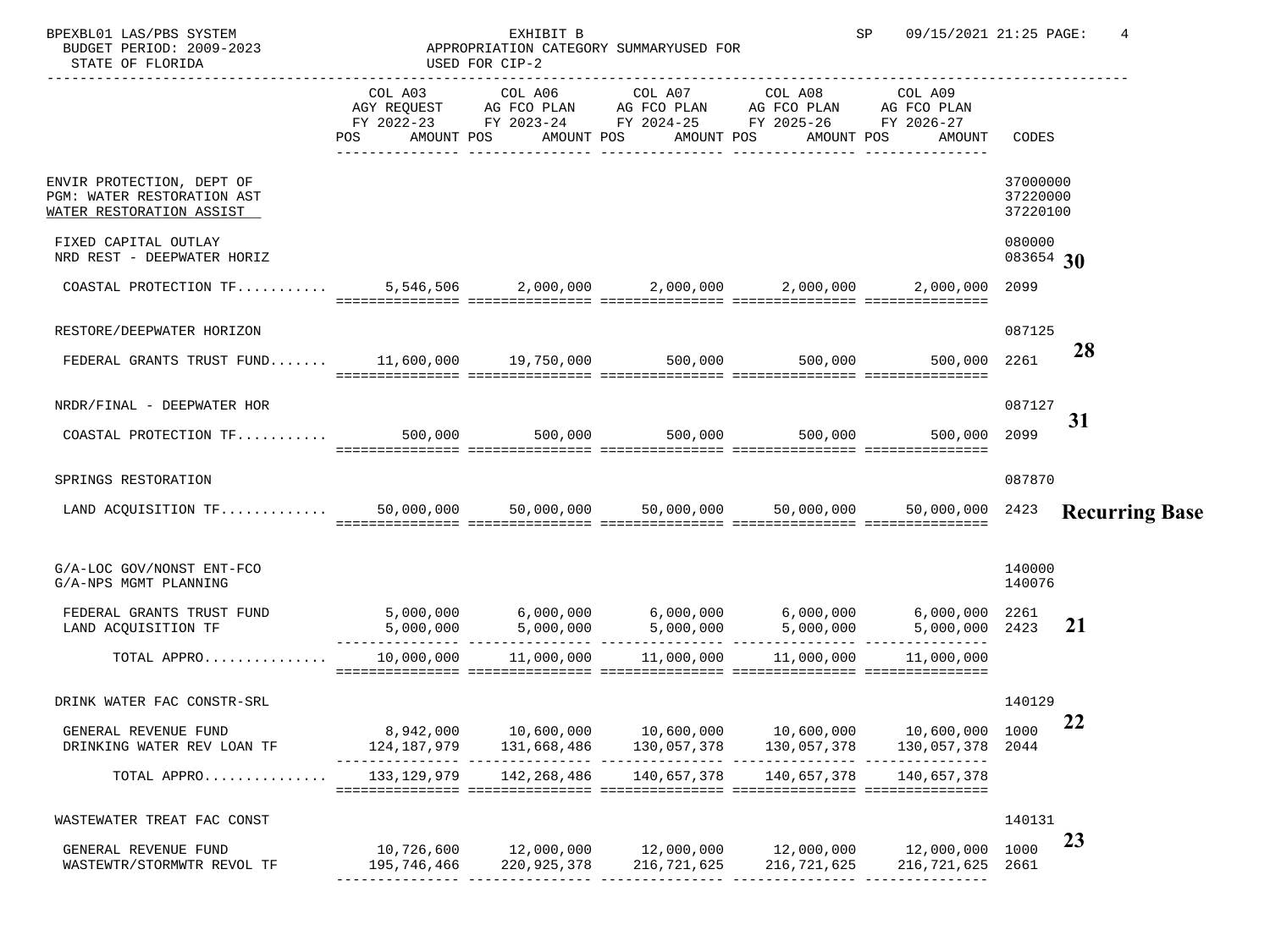| BPEXBL01 LAS/PBS SYSTEM<br>BUDGET PERIOD: 2009-2023<br>STATE OF FLORIDA                                                            | APPROPRIATION CATEGORY SUMMARY | EXHIBIT B<br>USED FOR CIP-2                                                                                                         |                          |                                 | 09/15/2021 21:25 PAGE:<br>SP                                                                           |                                  | 5               |
|------------------------------------------------------------------------------------------------------------------------------------|--------------------------------|-------------------------------------------------------------------------------------------------------------------------------------|--------------------------|---------------------------------|--------------------------------------------------------------------------------------------------------|----------------------------------|-----------------|
|                                                                                                                                    | COL A03<br>POS                 | AGY REQUEST AG FCO PLAN AG FCO PLAN AG FCO PLAN AG FCO PLAN<br>FY 2022-23 FY 2023-24 FY 2024-25 FY 2025-26 FY 2026-27<br>AMOUNT POS | AMOUNT POS AMOUNT POS    | COL A06 COL A07 COL A08 COL A09 | AMOUNT POS<br>AMOUNT                                                                                   | CODES                            | <b>Priority</b> |
| ENVIR PROTECTION, DEPT OF<br>PGM: WATER RESTORATION AST<br>WATER RESTORATION ASSIST                                                |                                |                                                                                                                                     |                          |                                 |                                                                                                        | 37000000<br>37220000<br>37220100 |                 |
| G/A-LOC GOV/NONST ENT-FCO<br>WASTEWATER TREAT FAC CONST<br>TOTAL APPRO 206,473,066 232,925,378 228,721,625 228,721,625 228,721,625 |                                |                                                                                                                                     |                          |                                 |                                                                                                        | 140000<br>140131                 |                 |
| SMALL CO WASTEWTR TRMT GNT                                                                                                         |                                |                                                                                                                                     |                          |                                 |                                                                                                        | 143276                           | 29              |
|                                                                                                                                    |                                |                                                                                                                                     |                          |                                 |                                                                                                        |                                  |                 |
| G/A-WW GRANT PROGRAM                                                                                                               |                                |                                                                                                                                     |                          |                                 |                                                                                                        | 149950                           | $\overline{7}$  |
| WATER PROTECT/SUSTAIN TF 125,000,000 125,000,000 125,000,000 125,000,000 125,000,000 2603                                          |                                |                                                                                                                                     |                          |                                 |                                                                                                        |                                  |                 |
| G/A - SRL PRGM ASSISTANCE                                                                                                          |                                |                                                                                                                                     |                          |                                 |                                                                                                        | 149951                           | 34              |
| FEDERAL GRANTS TRUST FUND 2,082,000 2,082,000 2,082,000 2,082,000 2,082,000 2,082,000                                              |                                |                                                                                                                                     |                          |                                 |                                                                                                        | 2261                             |                 |
| TOTAL: WATER RESTORATION ASSIST<br>BY FUND                                                                                         |                                |                                                                                                                                     |                          |                                 |                                                                                                        | 37220100                         |                 |
| GENERAL REVENUE FUND                                                                                                               |                                | 19,668,600 22,600,000                                                                                                               |                          |                                 | $22,600,000$ $22,600,000$ $22,600,000$ $1000$                                                          |                                  |                 |
| DRINKING WATER REV LOAN TF                                                                                                         |                                | 124, 187, 979 131, 668, 486                                                                                                         | 130,057,378              | 130,057,378                     | 130,057,378 2044                                                                                       |                                  |                 |
| COASTAL PROTECTION TF                                                                                                              | 6,046,506                      | 2,500,000                                                                                                                           | 2,500,000                | 2,500,000                       | 2,500,000 2099                                                                                         |                                  |                 |
| FEDERAL GRANTS TRUST FUND                                                                                                          |                                | 29,682,000            38,832,000<br>55,000,000           55,000,000                                                                 |                          |                                 | 19,582,000          19,582,000    2261<br>55,000,000           55,000,000    2423                      |                                  |                 |
| LAND ACQUISITION TF                                                                                                                |                                |                                                                                                                                     | 19,582,000<br>55,000,000 |                                 |                                                                                                        |                                  |                 |
| WATER PROTECT/SUSTAIN TF $125,000,000$ $125,000,000$ $125,000,000$ $125,000,000$ $125,000,000$ $125,000,000$                       |                                |                                                                                                                                     |                          |                                 |                                                                                                        |                                  |                 |
| WASTEWTR/STORMWTR REVOL TF                                                                                                         |                                |                                                                                                                                     |                          |                                 | $195, 746, 466$ $220, 925, 378$ $216, 721, 625$ $216, 721, 625$ $216, 721, 625$ $216, 721, 625$ $2661$ |                                  |                 |
| TOTAL BUREAU 555,331,551 596,525,864 571,461,003 571,461,003                                                                       |                                |                                                                                                                                     |                          |                                 | 571,461,003                                                                                            |                                  |                 |
|                                                                                                                                    |                                |                                                                                                                                     |                          |                                 |                                                                                                        |                                  |                 |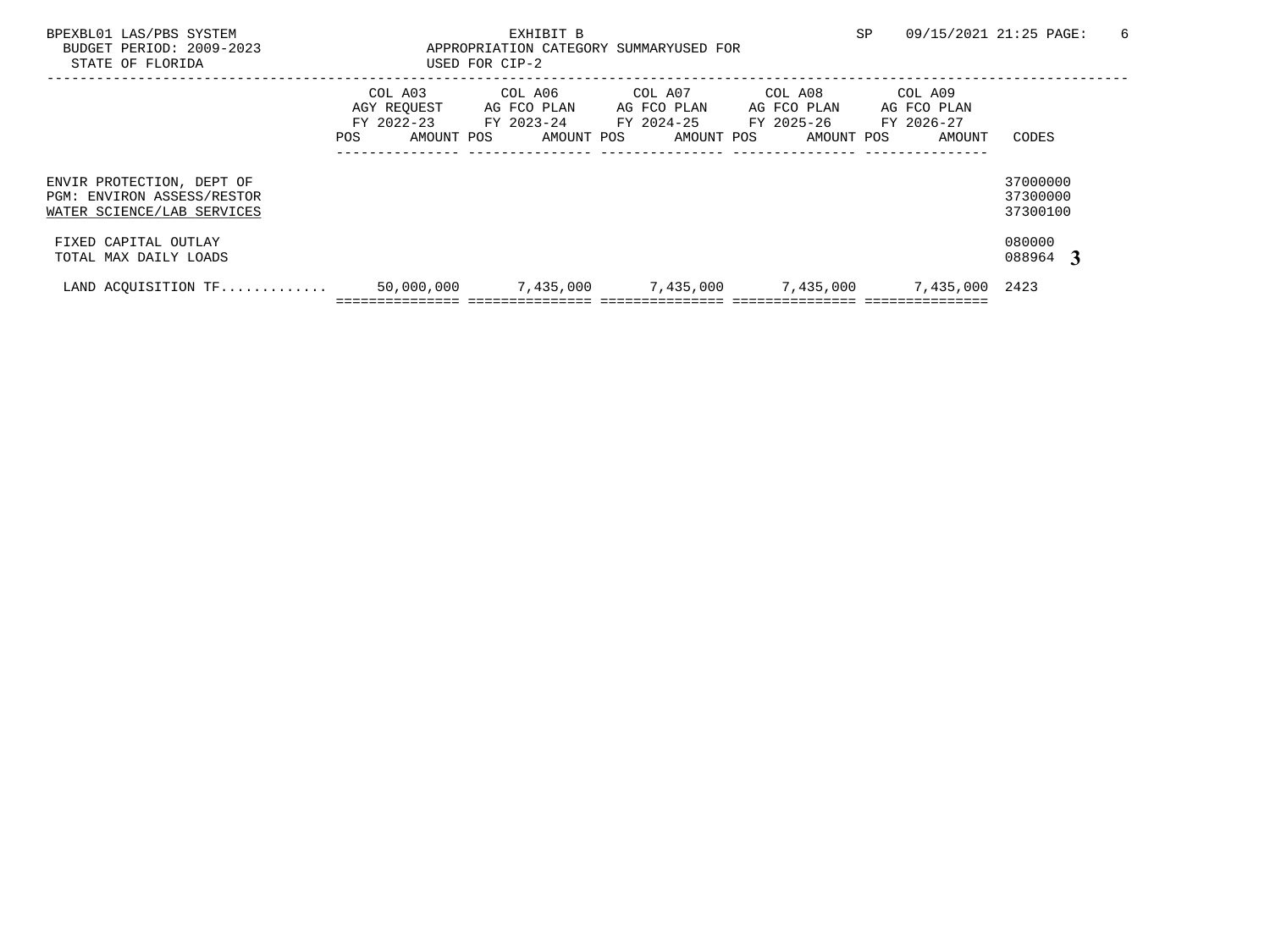| BPEXBL01 LAS/PBS SYSTEM<br>BUDGET PERIOD: 2009-2023<br>STATE OF FLORIDA           |                          | EXHIBIT B<br>APPROPRIATION CATEGORY SUMMARY<br>USED FOR CIP-2 |  |                                                    |  |                                      |  |                                                               | <b>SP</b> | 09/15/2021 21:25 PAGE:                         |                                  |                 |
|-----------------------------------------------------------------------------------|--------------------------|---------------------------------------------------------------|--|----------------------------------------------------|--|--------------------------------------|--|---------------------------------------------------------------|-----------|------------------------------------------------|----------------------------------|-----------------|
|                                                                                   | FY 2022-23<br><b>POS</b> | COL A03<br>AGY REQUEST<br>AMOUNT POS                          |  | COL A06<br>AG FCO PLAN<br>FY 2023-24<br>AMOUNT POS |  | COL A07<br>AG FCO PLAN<br>AMOUNT POS |  | COL A08<br>AG FCO PLAN<br>FY 2024-25 FY 2025-26<br>AMOUNT POS |           | COL A09<br>AG FCO PLAN<br>FY 2026-27<br>AMOUNT | CODES                            | <b>Priority</b> |
| ENVIR PROTECTION, DEPT OF<br>PGM: WATER RESOURCE MGT<br>WATER RESOURCE MANAGEMENT |                          |                                                               |  |                                                    |  |                                      |  |                                                               |           |                                                | 37000000<br>37350000<br>37350400 |                 |
| G/A-LOC GOV/NONST ENT-FCO<br>G/A-NPS MGMT PLANNING                                |                          |                                                               |  |                                                    |  |                                      |  |                                                               |           |                                                | 140000<br>140076                 | 21              |
| FEDERAL GRANTS TRUST FUND                                                         |                          | 5,000,000                                                     |  | 5,000,000                                          |  | 5,000,000                            |  | 5,000,000                                                     |           | 5,000,000                                      | 2261                             |                 |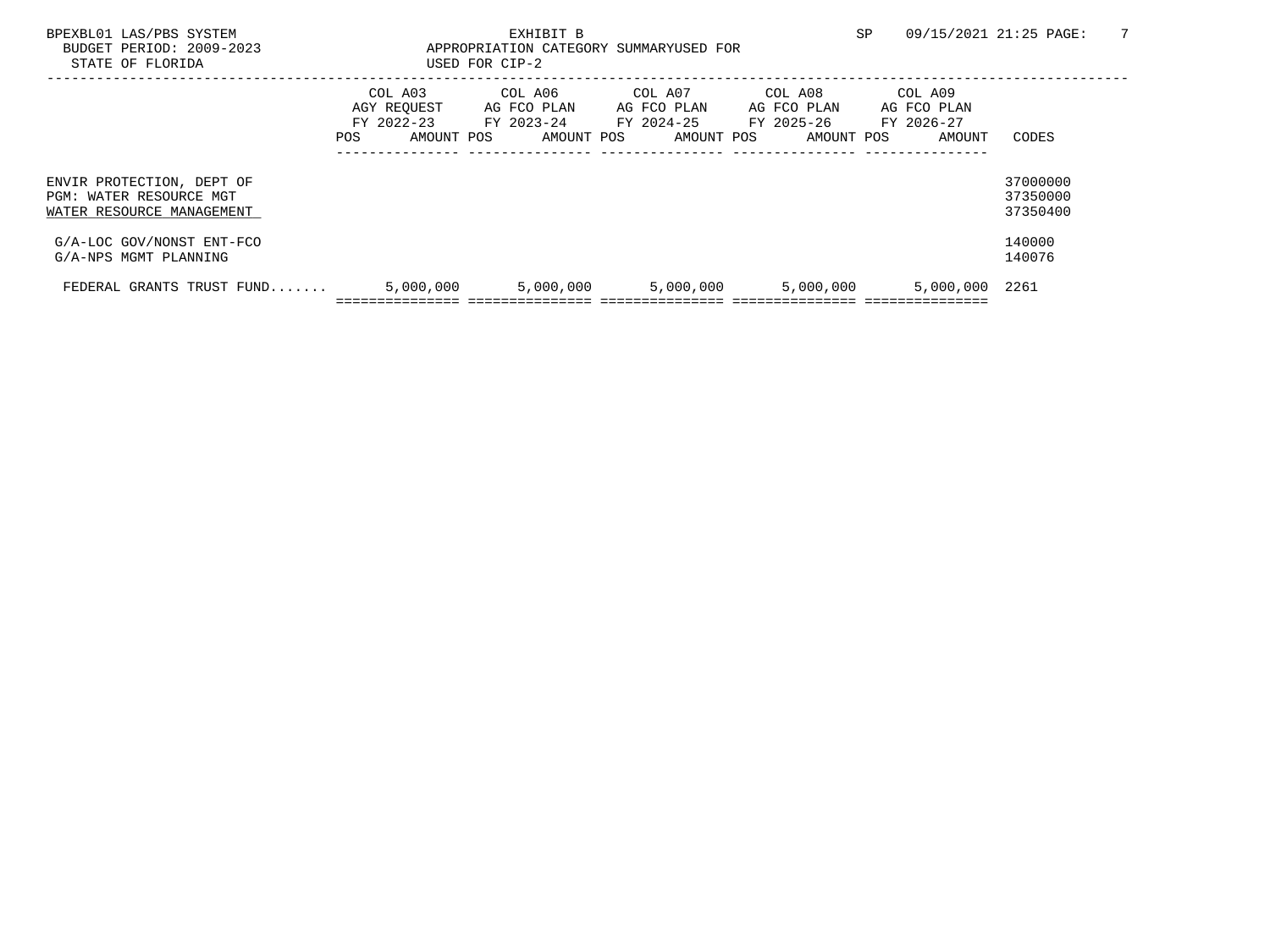| SP |  | 09/15/2021 21:25 PAGE: |  |
|----|--|------------------------|--|
|    |  |                        |  |

BPEXBL01 LAS/PBS SYSTEM SPORT SPORT SPORT SPORT SPORT SPORT SPORT SPORT SPORT SPORT SPORT SPORT SPAGE: 8 BUDGET PERIOD: 2009-2023 STATE OF FLORIDA

## EXHIBIT B APPROPRIATION CATEGORY SUMMARY USED FOR CIP-2

|                                                                                                   | COL A03<br>POS AMOUNT POS              | COL A06<br>AGY REQUEST AG FCO PLAN AG FCO PLAN AG FCO PLAN AG FCO PLAN<br>FY 2022-23 FY 2023-24 FY 2024-25 FY 2025-26 FY 2026-27 | AMOUNT POS                             | COL A07 COL A08<br>AMOUNT POS          | COL A09<br>AMOUNT POS<br>AMOUNT        | CODES                            | <b>Priority</b>       |
|---------------------------------------------------------------------------------------------------|----------------------------------------|----------------------------------------------------------------------------------------------------------------------------------|----------------------------------------|----------------------------------------|----------------------------------------|----------------------------------|-----------------------|
| ENVIR PROTECTION, DEPT OF<br>PGM: WASTE MANAGEMENT<br>WASTE MANAGEMENT                            |                                        |                                                                                                                                  |                                        |                                        |                                        | 37000000<br>37450000<br>37450300 |                       |
| FIXED CAPITAL OUTLAY<br>DRY CLEAN/SITE CLEANUP                                                    |                                        |                                                                                                                                  |                                        |                                        |                                        | 080000<br>080524                 | 18                    |
| WATER QUALITY ASSURANCE TF 7,000,000 8,500,000 8,500,000 8,500,000 8,500,000 8,500,000 2780       |                                        |                                                                                                                                  |                                        |                                        |                                        |                                  |                       |
| WASTE TIRE ABATEMENT                                                                              |                                        |                                                                                                                                  |                                        |                                        |                                        | 086000                           | 35                    |
| SOLID WASTE MGMT TF 500,000 500,000 500,000 500,000 500,000 500,000 500,000 2644                  |                                        |                                                                                                                                  |                                        |                                        |                                        |                                  |                       |
| PETROLEUM TANKS CLEANUP                                                                           |                                        |                                                                                                                                  |                                        |                                        |                                        | 087889                           | 17                    |
| INLAND PROTECTION TF 125,000,000 125,000,000 125,000,000 125,000,000 125,000,000 125,000,000 2212 |                                        |                                                                                                                                  |                                        |                                        |                                        |                                  |                       |
| HAZARD WASTE/SITE CLEANUP                                                                         |                                        |                                                                                                                                  |                                        |                                        |                                        | 088502                           | 19                    |
| WATER QUALITY ASSURANCE TF 4,000,000 5,500,000 5,500,000 5,500,000 5,500,000 7780                 |                                        |                                                                                                                                  |                                        |                                        |                                        |                                  |                       |
| DEBT SERVICE                                                                                      |                                        |                                                                                                                                  |                                        |                                        |                                        | 089270                           |                       |
| INLAND PROTECTION TF 6,086,882 6,085,882                                                          |                                        |                                                                                                                                  |                                        |                                        |                                        | 2212                             | <b>Recurring Base</b> |
| G/A-LOC GOV/NONST ENT-FCO<br>SOLID WASTE MANAGEMENT                                               |                                        |                                                                                                                                  |                                        |                                        |                                        | 140000<br>140134                 | 33                    |
|                                                                                                   |                                        |                                                                                                                                  |                                        |                                        |                                        |                                  |                       |
| G/A-REEF PROT/TIRE ABATE                                                                          |                                        |                                                                                                                                  |                                        |                                        |                                        | 141132                           | 16                    |
| SOLID WASTE MGMT TF                                                                               | 3,000,000                              | 3,000,000                                                                                                                        | 3,000,000                              | 3,000,000                              | 3,000,000                              | 2644                             |                       |
| TOTAL: WASTE MANAGEMENT<br>BY FUND                                                                |                                        |                                                                                                                                  |                                        |                                        |                                        | 37450300                         |                       |
| INLAND PROTECTION TF<br>SOLID WASTE MGMT TF<br>WATER QUALITY ASSURANCE TF                         | 131,086,882<br>6,500,000<br>11,000,000 | 131,085,882<br>6,500,000<br>14,000,000                                                                                           | 125,000,000<br>6,500,000<br>14,000,000 | 125,000,000<br>6,500,000<br>14,000,000 | 125,000,000<br>6,500,000<br>14,000,000 | 2212<br>2644<br>2780             |                       |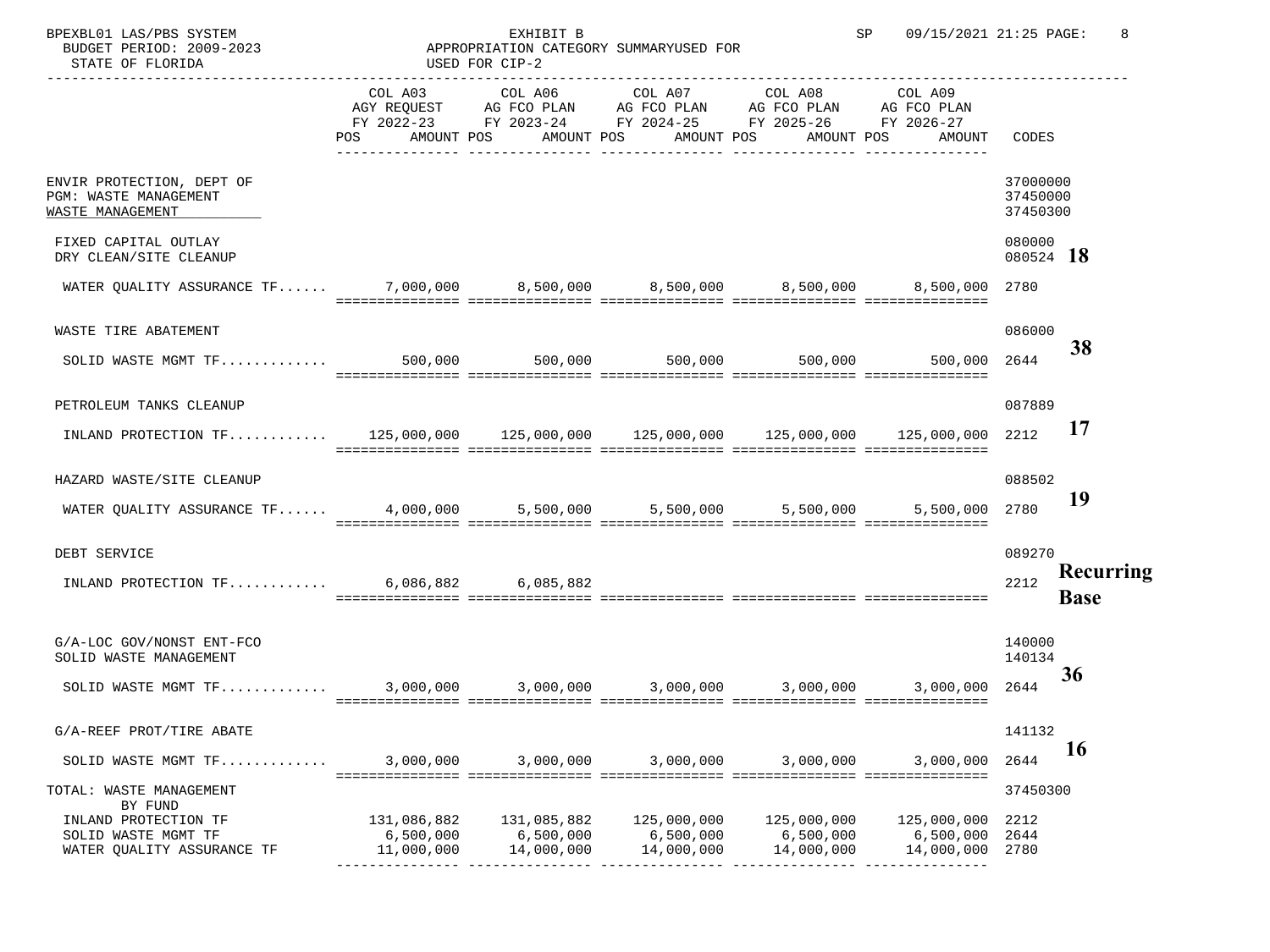| SP |  | 09/15/2021 21:25 PAGE: |  |
|----|--|------------------------|--|
|    |  |                        |  |

BPEXBL01 LAS/PBS SYSTEM SALL SERVICE STORE STRING THE SP 09/15/2021 21:25 PAGE: 9 BUDGET PERIOD: 2009-2023 STATE OF FLORIDA

|                                                                        |      | COL A03<br>AGY REQUEST<br>FY 2022-23 | COL A06<br>AG FCO PLAN<br>FY 2023-24 | COL A07<br>AG FCO PLAN<br>FY 2024-25 | COL A08<br>AG FCO PLAN<br>FY 2025-26 | COL A09<br>AG FCO PLAN<br>FY 2026-27 |                                  |
|------------------------------------------------------------------------|------|--------------------------------------|--------------------------------------|--------------------------------------|--------------------------------------|--------------------------------------|----------------------------------|
|                                                                        | POS. | AMOUNT POS                           | AMOUNT POS                           | AMOUNT POS                           | AMOUNT POS                           | AMOUNT                               | CODES                            |
| ENVIR PROTECTION, DEPT OF<br>PGM: WASTE MANAGEMENT<br>WASTE MANAGEMENT |      |                                      |                                      |                                      |                                      |                                      | 37000000<br>37450000<br>37450300 |
| TOTAL BUREAU                                                           |      | 148,586,882                          | 151,585,882                          | 145,500,000                          | 145,500,000                          | 145,500,000                          |                                  |
|                                                                        |      |                                      |                                      |                                      |                                      |                                      |                                  |

EXHIBIT B APPROPRIATION CATEGORY SUMMARY USED FOR CIP-2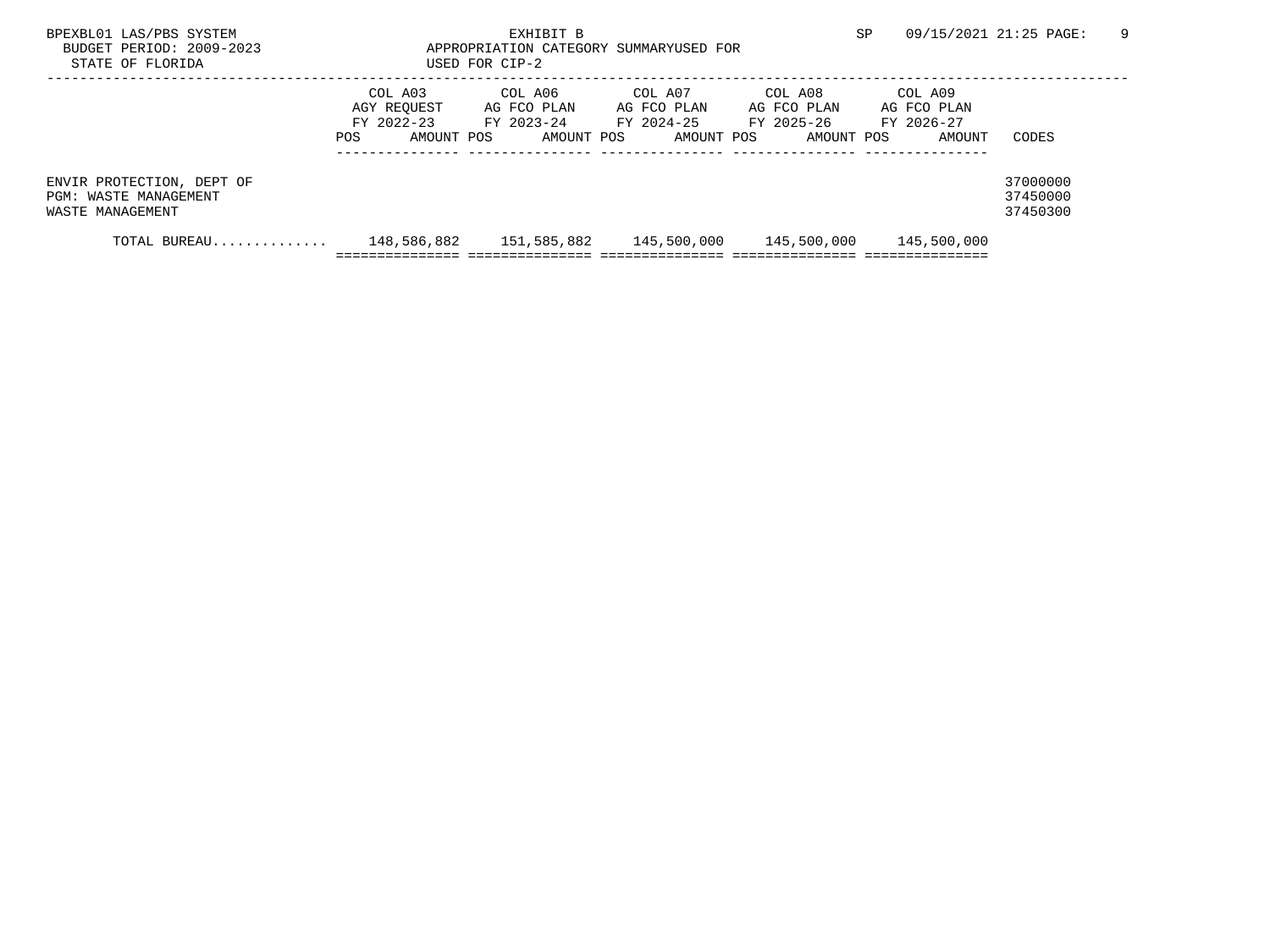| SP |  | 09/15/2021 21:25 PAGE: | 10 |
|----|--|------------------------|----|
|    |  |                        |    |

BPEXBL01 LAS/PBS SYSTEM BUDGET PERIOD: 2009-2023 STATE OF FLORIDA

## EXHIBIT B APPROPRIATION CATEGORY SUMMARY USED FOR CIP-2

|                                                                                                     | COL A03<br>POS | AMOUNT POS | AMOUNT POS | COL A06 COL A07 COL A08<br>AMOUNT POS AMOUNT POS AMOUNT                       | COL A09                                                                                                                                                                                                                                                                                                                                | CODES                            | <b>Priority</b> |
|-----------------------------------------------------------------------------------------------------|----------------|------------|------------|-------------------------------------------------------------------------------|----------------------------------------------------------------------------------------------------------------------------------------------------------------------------------------------------------------------------------------------------------------------------------------------------------------------------------------|----------------------------------|-----------------|
| ENVIR PROTECTION, DEPT OF<br>PGM: RECREATION & PARKS<br>STATE PARK OPERATIONS                       |                |            |            |                                                                               |                                                                                                                                                                                                                                                                                                                                        | 37000000<br>37500000<br>37500300 |                 |
| FIXED CAPITAL OUTLAY<br>STATE PARK FACILITY IMPROV                                                  |                |            |            |                                                                               |                                                                                                                                                                                                                                                                                                                                        | 080000<br>080039                 | 25              |
| GENERAL REVENUE FUND<br>LAND ACQUISITION TF                                                         | 9,160,000      |            |            | $45,000,000$ $45,000,000$ $45,000,000$ $45,000,000$ $45,000,000$ $45,000,000$ | 45,000,000                                                                                                                                                                                                                                                                                                                             | 1000<br>2423                     | 11              |
| TOTAL APPRO                                                                                         |                |            |            | $54,160,000$ $45,000,000$ $45,000,000$ $45,000,000$ $45,000,000$ $45,000,000$ |                                                                                                                                                                                                                                                                                                                                        |                                  |                 |
| GRANTS & DONAT SPDG AUTH                                                                            |                |            |            |                                                                               |                                                                                                                                                                                                                                                                                                                                        | 088137                           | 32              |
| GRANTS AND DONATIONS TF 8,000,000 2,000,000 2,000,000 2,000,000                                     |                |            |            |                                                                               | 2,000,000 2339                                                                                                                                                                                                                                                                                                                         |                                  |                 |
| G/A-LOC GOV/NONST ENT-FCO<br>FED LAND/WATER CONSV/GRNTS                                             |                |            |            |                                                                               |                                                                                                                                                                                                                                                                                                                                        | 140000<br>140001                 | 36              |
|                                                                                                     |                |            |            |                                                                               |                                                                                                                                                                                                                                                                                                                                        | 2261                             |                 |
| FL RECR DEV ASST GRANTS                                                                             |                |            |            |                                                                               |                                                                                                                                                                                                                                                                                                                                        | 140002                           | 12              |
|                                                                                                     |                |            |            |                                                                               |                                                                                                                                                                                                                                                                                                                                        | 2423                             |                 |
| NAT'L REC TRAIL GRANTS                                                                              |                |            |            |                                                                               |                                                                                                                                                                                                                                                                                                                                        | 140185                           | 42              |
| FEDERAL GRANTS TRUST FUND 2,600,000 3,000,000 3,000,000 3,000,000                                   |                |            |            |                                                                               | 3,000,000                                                                                                                                                                                                                                                                                                                              | 2261                             |                 |
| TOTAL: STATE PARK OPERATIONS<br>BY FUND                                                             |                |            |            |                                                                               |                                                                                                                                                                                                                                                                                                                                        | 37500300                         |                 |
| GENERAL REVENUE FUND<br>FEDERAL GRANTS TRUST FUND<br>GRANTS AND DONATIONS TF<br>LAND ACQUISITION TF | 9,160,000      |            |            |                                                                               | $16,100,000$ $13,000,000$ $13,000,000$ $13,000,000$ $13,000,000$ $13,000,000$ $2261$<br>$\begin{array}{cccccccc} 8\, ,000\, ,000 & 2\, ,000\, ,000 & 2\, ,000\, ,000 & 2\, ,000\, ,000 & 2\, ,000\, ,000 & 2339 \\ 55\, ,000\, ,000 & 55\, ,000\, ,000 & 55\, ,000\, ,000 & 55\, ,000\, ,000 & 55\, ,000\, ,000 & 2423 \\ \end{array}$ | 1000                             |                 |
| TOTAL BUREAU                                                                                        |                |            |            | 88,260,000 70,000,000 70,000,000 70,000,000                                   | 70,000,000                                                                                                                                                                                                                                                                                                                             |                                  |                 |
|                                                                                                     |                |            |            |                                                                               |                                                                                                                                                                                                                                                                                                                                        |                                  |                 |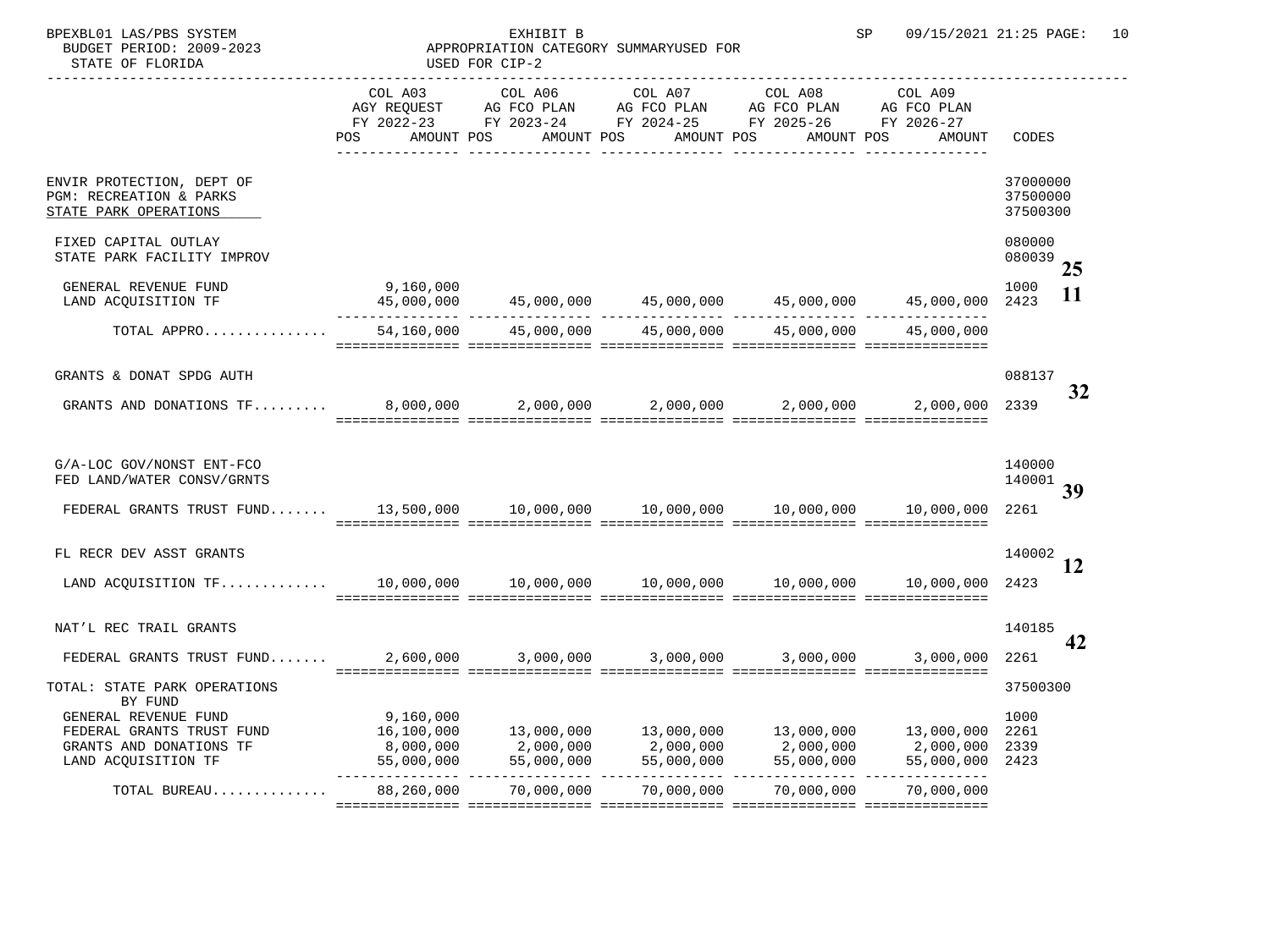| BPEXBL01 LAS/PBS SYSTEM<br>BUDGET PERIOD: 2009-2023<br>STATE OF FLORIDA                    | APPROPRIATION CATEGORY SUMMARY | EXHIBIT B<br>USED FOR CIP-2                                                                                                                    |         |                                             | 09/15/2021 21:25 PAGE: 11<br>SP                                                         |                                  |                       |
|--------------------------------------------------------------------------------------------|--------------------------------|------------------------------------------------------------------------------------------------------------------------------------------------|---------|---------------------------------------------|-----------------------------------------------------------------------------------------|----------------------------------|-----------------------|
|                                                                                            | COL A03                        | COL A06<br>AGY REQUEST AG FCO PLAN AG FCO PLAN AG FCO PLAN AG FCO PLAN<br>FY 2022-23 FY 2023-24 FY 2024-25 FY 2025-26 FY 2026-27<br>AMOUNT POS | COL A07 | COL A08<br>AMOUNT POS AMOUNT POS AMOUNT POS | COL A09<br>AMOUNT                                                                       | CODES                            | <b>Priority</b>       |
| ENVIR PROTECTION, DEPT OF<br>PGM: RECREATION & PARKS<br>COASTAL/AQUATIC MGD AREAS          |                                |                                                                                                                                                |         |                                             |                                                                                         | 37000000<br>37500000<br>37500400 |                       |
| FIXED CAPITAL OUTLAY<br>MAIN/REP/CONST-STATEWIDE<br>GENERAL REVENUE FUND                   | 1,556,000                      |                                                                                                                                                |         |                                             |                                                                                         | 080000<br>083643<br>1000         | <b>26</b>             |
| LAND ACQUISITION TF                                                                        |                                |                                                                                                                                                |         |                                             | $2,000,000$ 900,000 750,000 750,000 750,000 750,000 750,000 750,000 2423                |                                  | 24                    |
| TOTAL APPRO                                                                                |                                | $3,556,000$ $900,000$ $750,000$ $750,000$                                                                                                      |         |                                             | 750.000                                                                                 |                                  |                       |
| G/A-LOC GOV/NONST ENT-FCO<br>FLORIDA CZM PROGRAM                                           |                                |                                                                                                                                                |         |                                             |                                                                                         | 140000<br>140061                 | 37                    |
| FEDERAL GRANTS TRUST FUND 1,285,161 1,285,161 1,285,161 1,285,161 1,285,161 1,285,161 2261 |                                |                                                                                                                                                |         |                                             |                                                                                         |                                  |                       |
| G/A - FL RESILIENT COAST                                                                   |                                |                                                                                                                                                |         |                                             |                                                                                         | 140063                           | 13                    |
|                                                                                            |                                |                                                                                                                                                |         |                                             |                                                                                         |                                  |                       |
| FLOOD/SEA LEVEL RISE - STW                                                                 |                                |                                                                                                                                                |         |                                             |                                                                                         | 140065                           | 15                    |
|                                                                                            |                                |                                                                                                                                                |         |                                             |                                                                                         | 2055                             |                       |
| RESILIENT FL PLN GRTS                                                                      |                                |                                                                                                                                                |         |                                             |                                                                                         | 140078                           | 14                    |
|                                                                                            |                                |                                                                                                                                                |         |                                             | 20,000,000                                                                              | 2055                             |                       |
| CLEAN MARINA                                                                               |                                |                                                                                                                                                |         |                                             |                                                                                         | 140122                           | 38                    |
| FEDERAL GRANTS TRUST FUND<br>GRANTS AND DONATIONS TF                                       |                                |                                                                                                                                                |         |                                             | $500,000$ $1,000,000$ $1,000,000$ $1,000,000$ $1,000,000$ $1,000,000$ $2261$<br>200,000 | 2339                             |                       |
| TOTAL APPRO                                                                                |                                | $500,000$ 1,000,000 1,200,000 1,200,000                                                                                                        |         |                                             | 1,200,000                                                                               |                                  |                       |
| BEACH PROJECTS - STW                                                                       |                                |                                                                                                                                                |         |                                             |                                                                                         |                                  | 140126 Recurring Base |
| LAND ACQUISITION TF                                                                        |                                | $50,000,000$ $50,000,000$ $50,000,000$ $50,000,000$                                                                                            |         |                                             | 50,000,000 2423                                                                         |                                  |                       |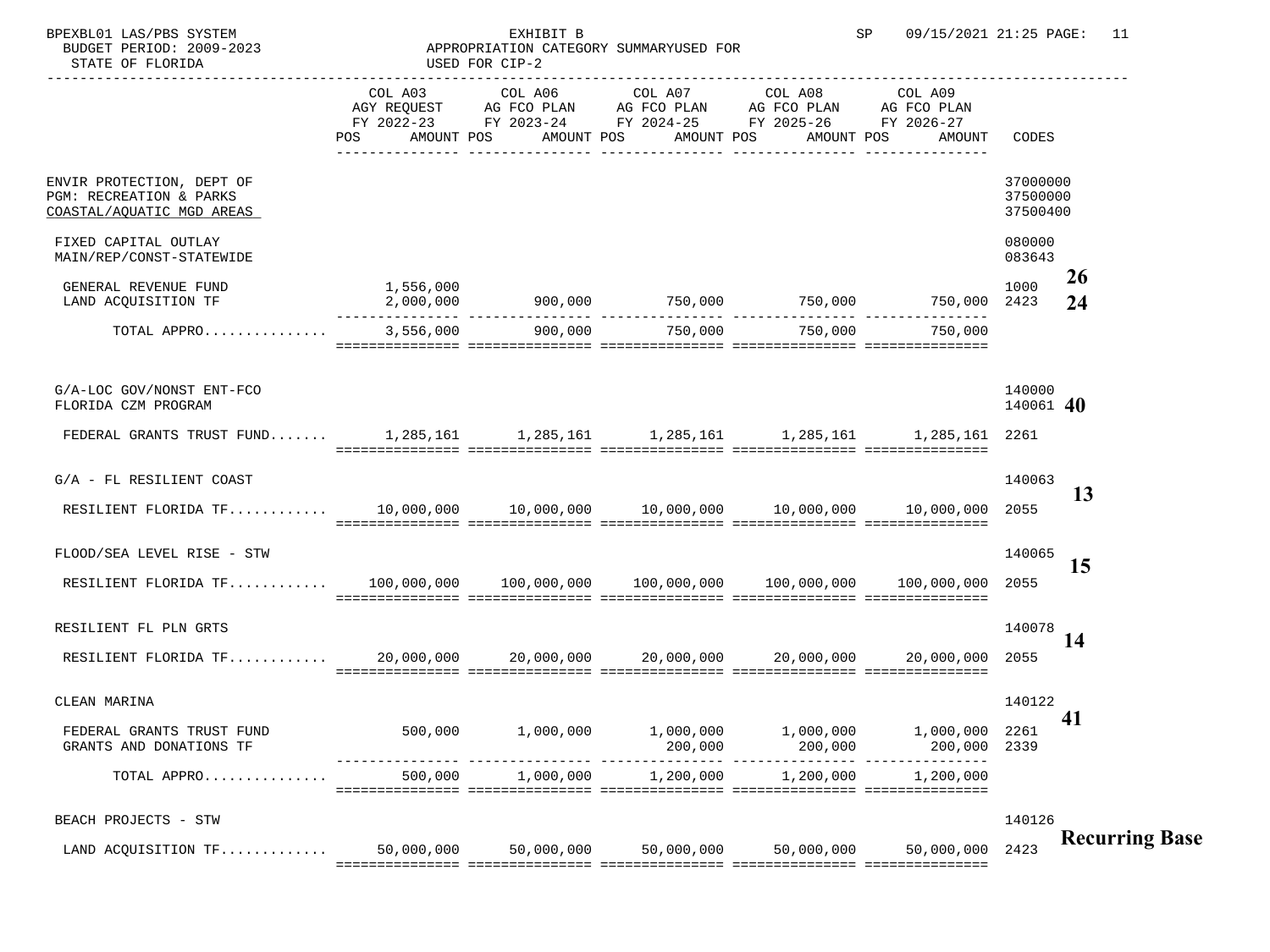| )1 LAS/PBS SYSTEM |  |
|-------------------|--|
|                   |  |
|                   |  |

## EXHIBIT B APPROPRIATION CATEGORY SUMMARY

| STATE OF FLORIDA                                                                             |                                            | USED FOR CIP-2                                                         |                                         |                                                    |                                                |                                  |
|----------------------------------------------------------------------------------------------|--------------------------------------------|------------------------------------------------------------------------|-----------------------------------------|----------------------------------------------------|------------------------------------------------|----------------------------------|
|                                                                                              | COL A03<br>FY 2022-23<br>POS<br>AMOUNT POS | COL A06 COL A07<br>AGY REOUEST AG FCO PLAN<br>FY 2023-24<br>AMOUNT POS | AG FCO PLAN<br>FY 2024-25<br>AMOUNT POS | COL A08<br>AG FCO PLAN<br>FY 2025-26<br>AMOUNT POS | COL A09<br>AG FCO PLAN<br>FY 2026-27<br>AMOUNT | CODES                            |
| ENVIR PROTECTION, DEPT OF<br><b>PGM: RECREATION &amp; PARKS</b><br>COASTAL/AOUATIC MGD AREAS |                                            |                                                                        |                                         |                                                    |                                                | 37000000<br>37500000<br>37500400 |
| TOTAL: COASTAL/AOUATIC MGD AREAS<br>BY FUND                                                  |                                            |                                                                        |                                         |                                                    |                                                | 37500400                         |
| GENERAL REVENUE FUND                                                                         | 1,556,000                                  |                                                                        |                                         |                                                    |                                                | 1000                             |
| RESILIENT FLORIDA TF                                                                         | 130,000,000                                | 130,000,000                                                            | 130,000,000                             | 130,000,000                                        | 130,000,000                                    | 2055                             |
| FEDERAL GRANTS TRUST FUND                                                                    | 1,785,161                                  | 2,285,161                                                              |                                         |                                                    | 2,285,161 2,285,161 2,285,161                  | 2261                             |
| GRANTS AND DONATIONS TF                                                                      |                                            |                                                                        |                                         |                                                    | 200,000 200,000 200,000                        | 2339                             |
| LAND ACOUISITION TF                                                                          | 52,000,000                                 | 50,900,000                                                             | 50,750,000                              | 50,750,000                                         | 50,750,000                                     | 2423                             |
| TOTAL BUREAU 185,341,161 183,185,161 183,235,161 183,235,161 183,235,161                     |                                            |                                                                        |                                         |                                                    |                                                |                                  |